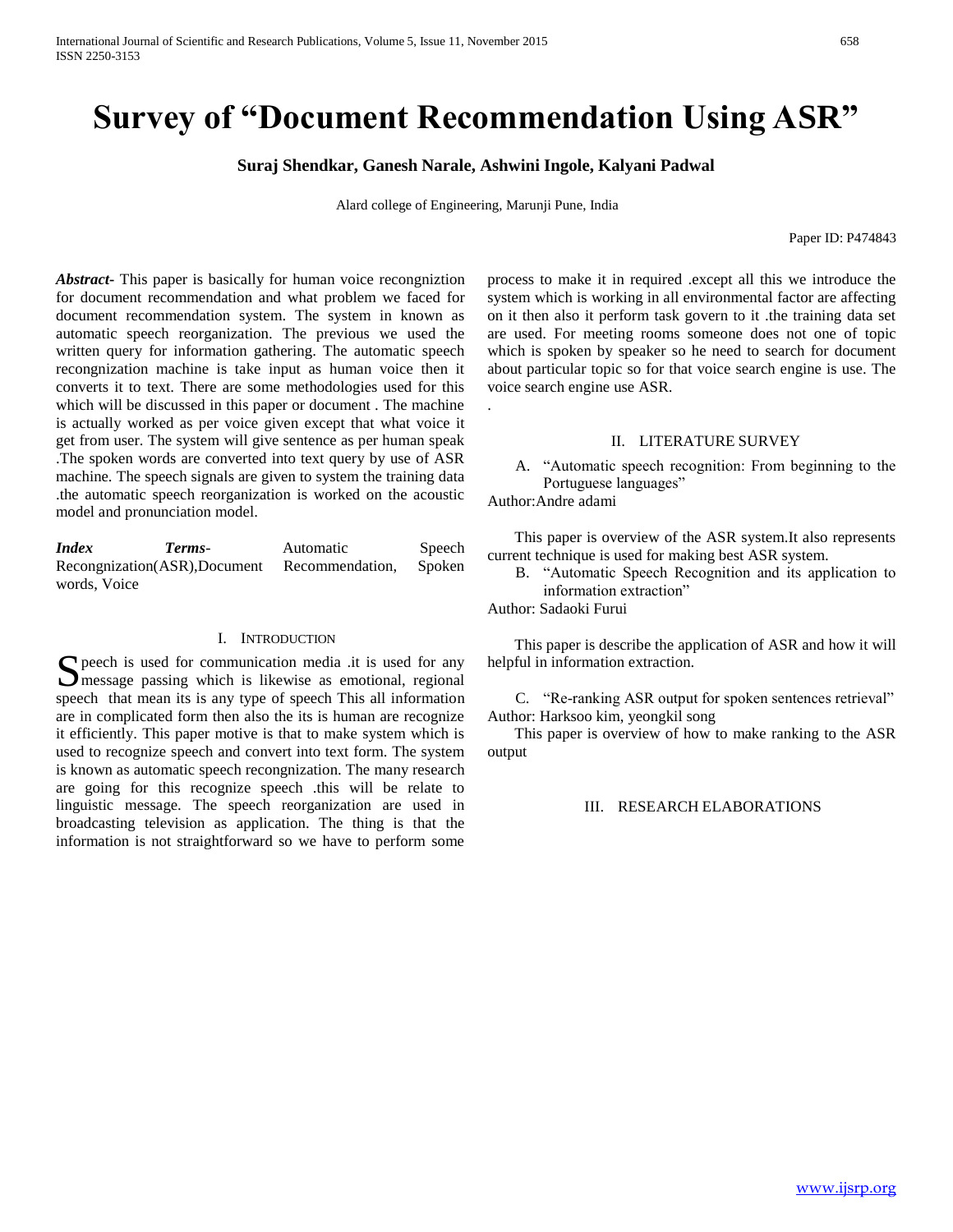

## **Figure 1: ASR Used for document recommendation**

 The system architecture shows how ASR is used for referring particular document. Speaker speak some topic through mike this voice give input to the ASR then ASR convert voice to text format. The ASR create sentences from voice this sentences used as query for searching document. But we have to go through the websites for particular document.

 Analog speech is converted into digitize speech by using speech digitizer .then this digitized is processed by using digital signal processing. Features of speech depending on ascent , background noise and pronunciations. Then the extraction of speech is done in terms of linear prediction coefficient and energy.

# A. AUTOMATIC SPEECH RECONGNIZATION (ASR)



# **Figure 2:ASR**

#### a. Feature Extraction

 Speech recording is sample of vocabulary of word which is collection of various speaker. Then it is converted into digital form by using sampling .it means speech signals are recorded at a normal interval of time, at the time of quantization, noise elimination is done from the given data.

# b. Decoding

 It means conversion of difficult language to easier one form. A decoder perform very important task of decision making on information covered by the acoustic model and language model. Decoder finds accurate word from voice with the help of knowledge base model.

#### c. Acoustic Model

 It means science of the sound this are produce without electrical amplification. Acoustic model contains two types such as word model and phoneme model. Word model contains the data from the given sentences. Phoneme means indivisible unit of sound i.e. abstraction of physical speech Sound. it identifies the sound by the way they are produced.